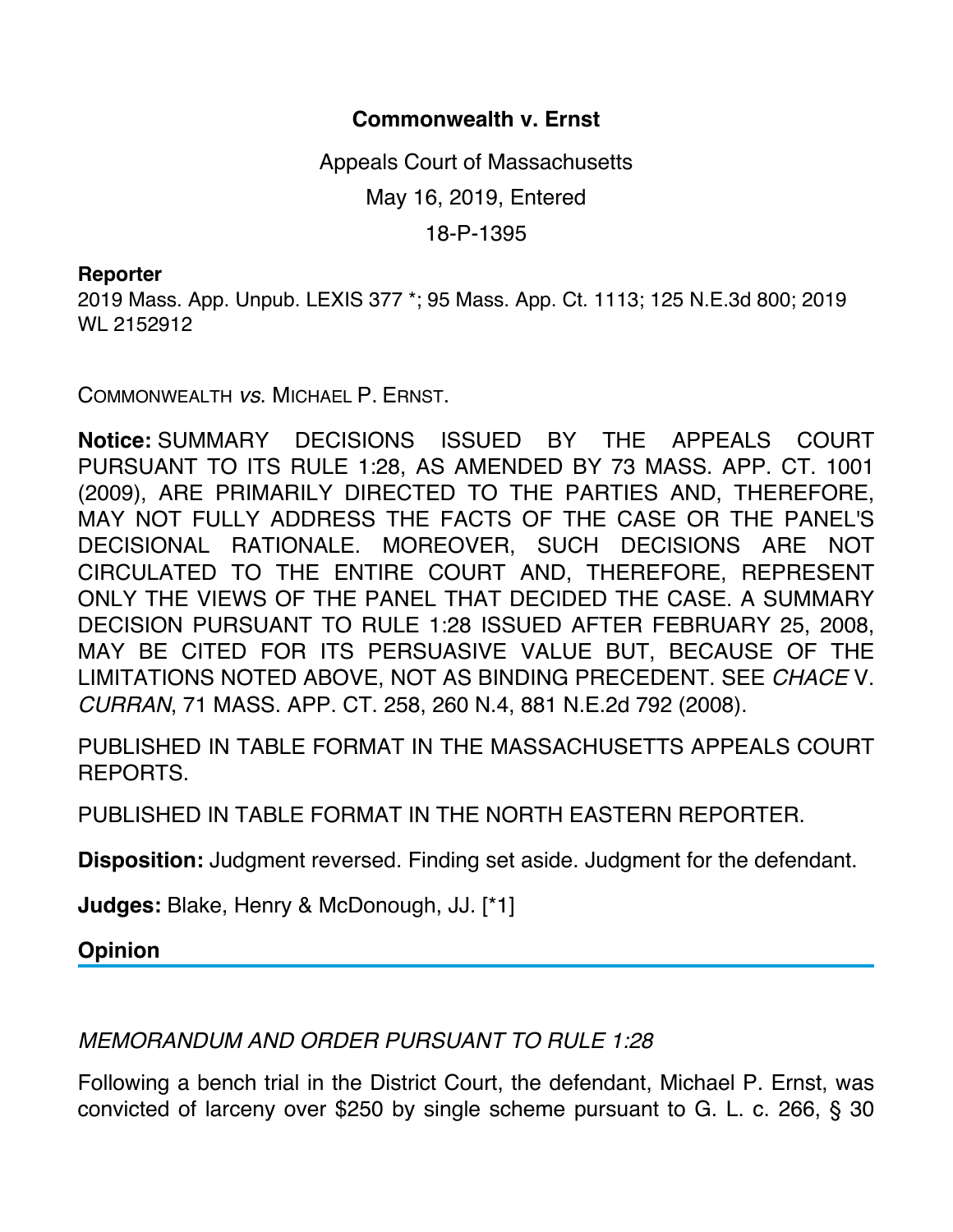(1). The defendant appeals, claiming that the evidence was insufficient and the sentence was illegal. We reverse.

*Background*. The defendant entered into a handwritten contract with Ashley Lynch  $(Ashley)^1$  on September 4, 2015, which stated that Ashley "gave [the defendant] \$500 for a 1998 Saab Turbo Convertible Black. He payed [*sic*] \$700 and we're going to fix the car and split the profit when the car is sold." Thereafter, the defendant acquired the car and had it delivered to Ashley's mother's house, where Ashley also lived. The title was not transferred to either the defendant or Ashley, but stayed in the name of the prior owner. The title was physically held for safekeeping by Ashley's mother, Dorothy Lynch, at her home. At some point thereafter, new tires were put on the car.

Less than three months later, on November 23, 2015, Ashley filed an application for a criminal complaint, which issued. The complaint charged the defendant with larceny over \$250 by single scheme between September [\*2] 4, 2015, and November 17, 2015.<sup>2</sup> At the arraignment on December 28, 2015, the defendant was released on personal recognizance and he was ordered to stay away from Ashley and to have no contact with her. After a jury-waived trial, the defendant was convicted and sentenced to two years in a house of correction.<sup>3</sup> This appeal followed.

*Standard of review*. We review to determine whether, in the light most favorable to the Commonwealth, there was sufficient evidence to warrant the conviction. *Commonwealth* v. *Latimore*, 378 Mass. 671, 676-677, 393 N.E.2d 370 (1979). Where, as here, the defendant did not move for a required finding of not guilty at trial, he must demonstrate that his conviction created a substantial risk of a miscarriage of justice. *Commonwealth* v. *McGovern*, 397 Mass. 863, 867-868, 494 N.E.2d 1298 (1986). If "the evidence tends equally to sustain either of two inconsistent propositions, neither of them can be said to have been established by legitimate proof." *Commonwealth* v. *Louis Constr. Co.*, 343 Mass. 600, 606, 180 N.E.2d 83 (1962), quoting *Commonwealth* v. *Carter*, 306 Mass. 141, 147, 27 N.E.2d 690 (1940).

<sup>&</sup>lt;sup>1</sup> We use first names as two witnesses share a surname.

<sup>&</sup>lt;sup>2</sup> The property is not specified in the complaint or in the application for criminal complaint. In his brief, the defendant argues that the alleged stolen property was the car. At oral argument, he stated that the property was the \$500 cash. The Commonwealth argues that the property was the cash, and its opening statement at trial suggests that it intended that the cash, not the car, constituted the stolen property.

<sup>&</sup>lt;sup>3</sup> Shortly before trial, Ashley had the car removed from her mother's property and sent to a junkyard. She testified that, after a fire at her mother's house, "the house inspector" required that the car be removed before an occupancy permit would be issued.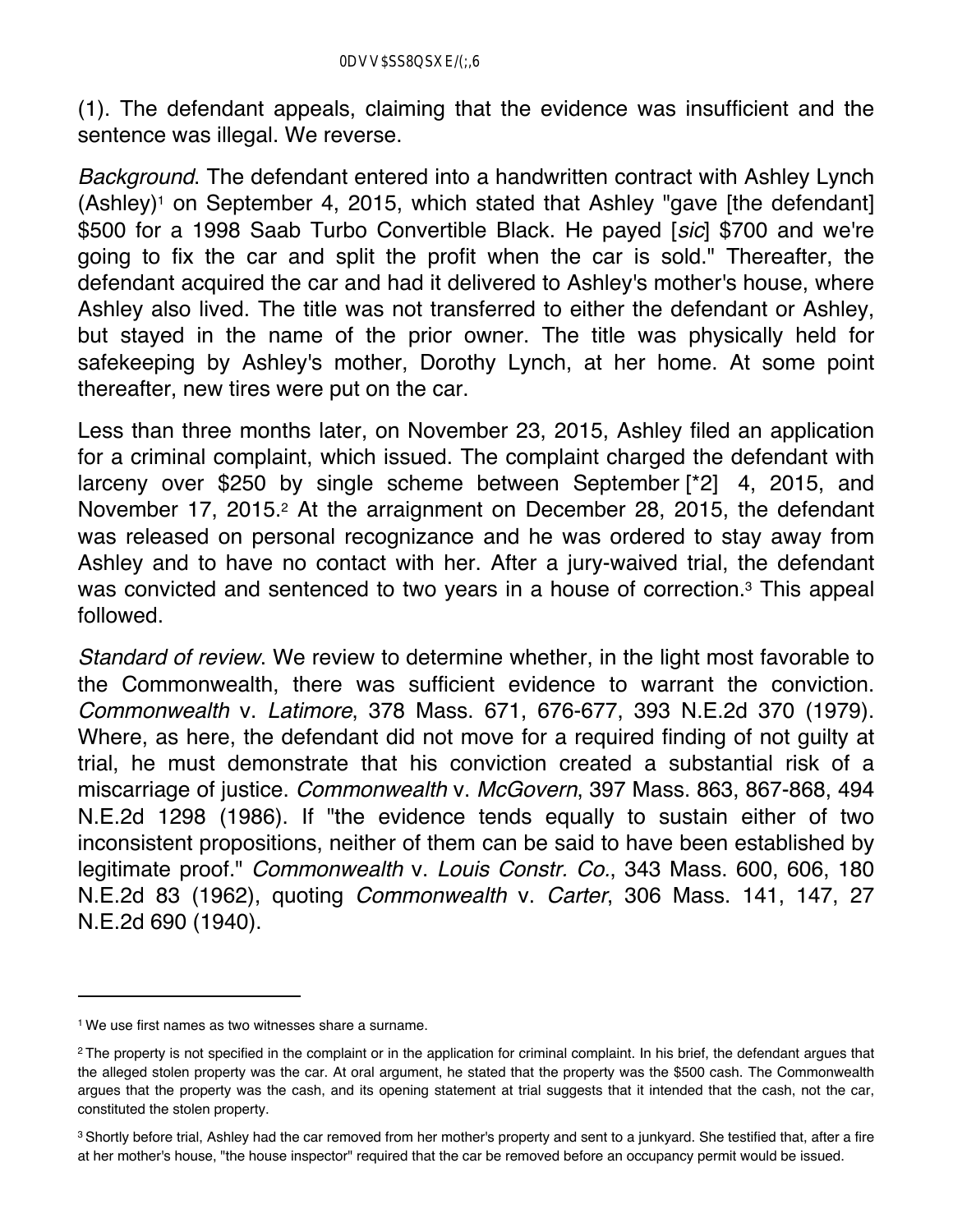*Larceny*. As a preliminary matter, the parties agree that the larceny conviction was premised on that portion of the statute that addresses larceny by false pretenses. As such, the Commonwealth must prove beyond a reasonable doubt that the defendant "(1) knowingly ma[de] a false statement of fact; (2) with the intent that the person to whom the statement [\*3] is made should rely on it as true; (3) [that there was] reliance by such person; and (4) as a result, the person parts with personal property or money worth more than \$250." *Commonwealth* v. *O'Connell*, 438 Mass. 658, 664 n.9, 783 N.E.2d 417 (2003).

The defendant first argues that the Commonwealth failed to demonstrate his intent to defraud Ashley, and that this is in essence a contract dispute that is a civil matter. In support of his argument, he cites *Commonwealth* v. *McCauliff*, 461 Mass. 635, 963 N.E.2d 719 (2012); *Louis Constr. Co.*, 343 Mass. 600, 180 N.E.2d 83; and *Commonwealth* v. *True*, 16 Mass. App. Ct. 709, 455 N.E.2d 453 (1983). In each of these cases, the defendant's larceny conviction was reversed where the court concluded that the defendant's mere nonperformance of a promise did not suffice to demonstrate deception. See *McCauliff*, *supra* at 640-643; *Louis Constr. Co.*, *supra* at 604-606; *True*, *supra* at 711-713. These cases stand for the proposition that "we must look to see what evidence, other than the defendant's failure to perform, was elicited to show that *he anticipated* that he would not perform his promise" (emphasis added), *True*, *supra* at 712, and that if such anticipation is not demonstrated, the matter is civil and not criminal. See *McCauliff*, *supra*; *Louis Constr. Co.*, *supra*.

Both *Louis Constr. Co.* and *True* are distinguishable from this case. They involved transactions with professionals engaged in business practices wherein complainants had sought out the defendants' [\*4] services, which the complainants then alleged were not properly rendered. See *Louis Constr. Co.*, *supra*; *True*, *supra*. Neither of those factors are present here.

However, the analysis in *McCauliff* is on point to this case. In *McCauliff*, the complainant loaned the defendant \$70,000, with the understanding that the defendant was using the money to "clean up" a property that he owned and was selling. *McCauliff*, 461 Mass. at 636. The complainant was under the impression that "the sale of the property was imminent, but the defendant did not give him a time frame for how long it would take to get the property in the shape necessary for sale." *Id.* After a number of months passed, the defendant had not sold the property or repaid any of the loan. *Id.* The complainant made efforts to collect payment but was unsuccessful. *Id.* In reversing the defendant's conviction, the Supreme Judicial Court held that the Commonwealth failed to prove that "the defendant made a false statement he knew to be false at the time [the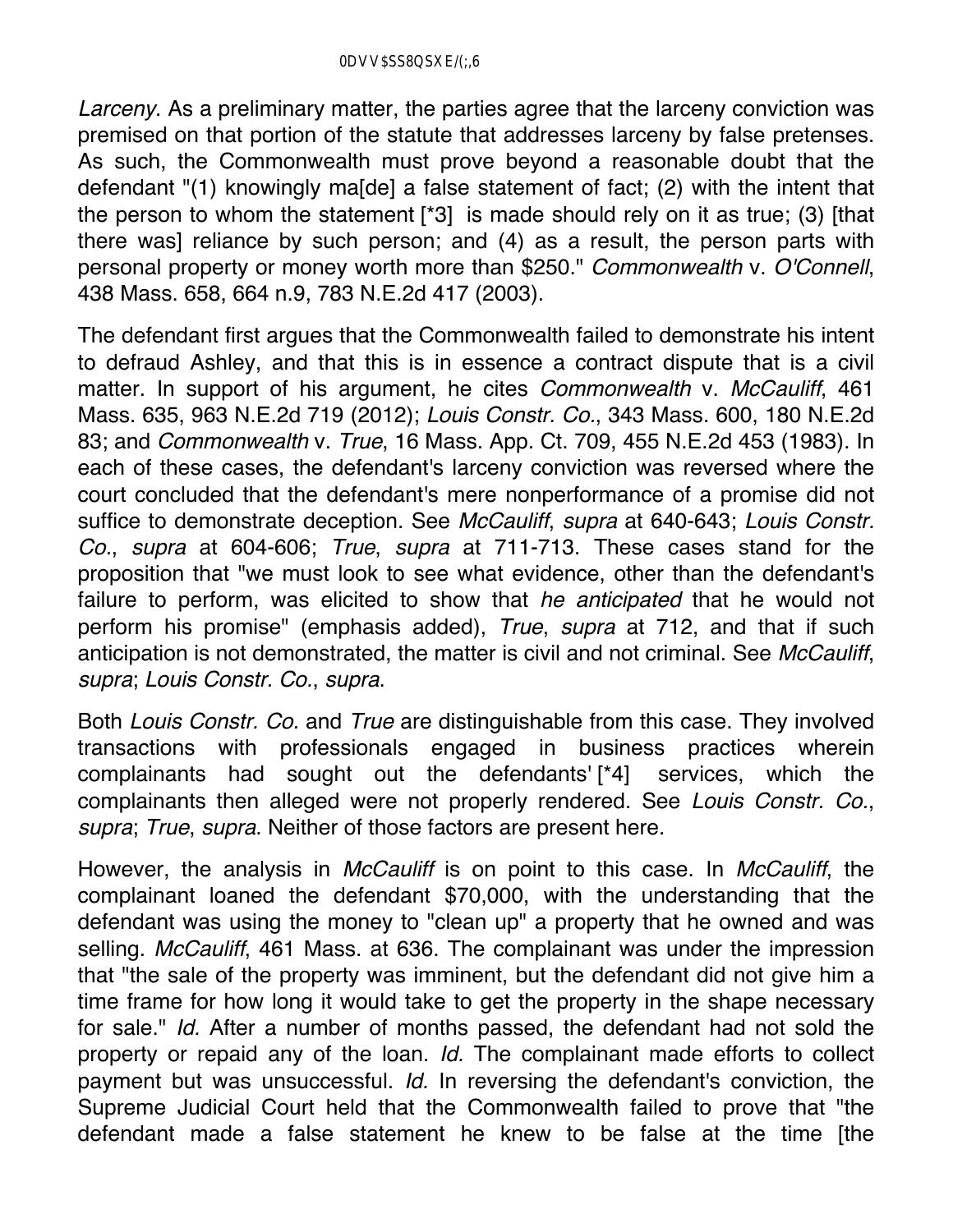complainant] agreed to loan the money . . . and, arguably, at the time [the complainant] actually parted with the funds . . . . This is so because what must be shown is that the false statement caused [the complainant] [\*5] to make the loan, or at least was material to his decision to do so. . . . The defendant's seemingly deceptive statements and evasive actions [after the loan transactions] arguably offer some support for an inference that he did not have an imminent sale of the property lined up when he gave that assurance to [the complainant] . . . . But without more, we cannot say that a contrary inference is not just as likely." *Id.* at 641-642. The court further stated that "there was little or no evidence from which to infer that the [defendant's] statements were false when made; the Commonwealth's repeated assertions that they were false does not make them so." *Id.* at 641. Contrast *Commonwealth* v. *Cheromcka*, 66 Mass. App. Ct. 771, 779-782, 850 N.E.2d 1088 (2006) (Commonwealth sufficiently proved deceptive intent at outset of transaction); *Commonwealth* v. *Lewis*, 48 Mass. App. Ct. 343, 350-352, 720 N.E.2d 818 (1999) (same); *Commonwealth* v. *Stovall*, 22 Mass. App. Ct. 737, 741-742, 498 N.E.2d 126 (1986) (same).

While the Commonwealth is correct that "[i]t is not necessary to have direct evidence that a representation was false" (quotation and citation omitted), *Commonwealth* v. *Reske*, 43 Mass. App. Ct. 522, 525, 684 N.E.2d 631 (1997), and that a false pretense "may be made by implication as well as by verbal declaration," *Louis Constr. Co.*, 343 Mass. at 604, here, the Commonwealth failed to prove that the defendant made a statement that he knew to be false at the time of the transaction. The totality of the Commonwealth's evidence on the issue of intent [\*6] to defraud is its own assertion that the defendant took Ashley's money with no intention of repairing and reselling the car, or returning the cash. This does not suffice. Notably, the defendant started performing under the contract. The contract states that the defendant paid \$700; he also acquired the car, left it in Ashley's possession, and gave the title to Dorothy. At some point thereafter, new tires were put on the car, although there was no direct evidence that they were put on by the defendant. After his arraignment, the defendant was unable to continue to work on the car due to the no contact/stay away order that was a condition of his personal recognizance. Despite not having the keys to the car, Ashley exercised control over it when she disposed of the car prior to trial. At no time did Ashley ask the defendant for the keys, or for her money back. As the court stated in *McCauliff*, 461 Mass. at 641, just because the Commonwealth says the defendant's representations were false at the outset does not mean that the Commonwealth proved it beyond a reasonable doubt. Here, the Commonwealth's